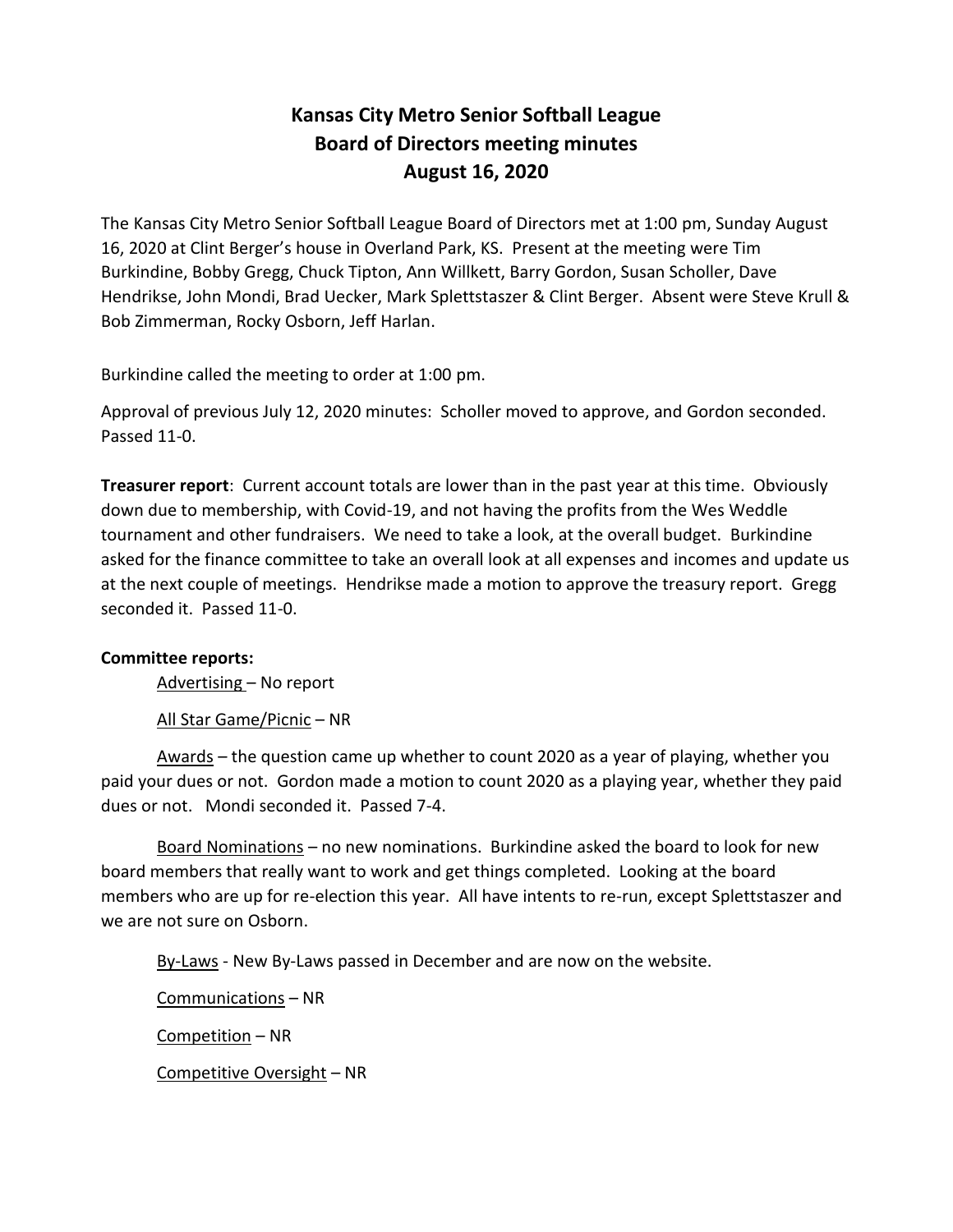Draft Oversight – There was a derogatory comment made to one of our Saturday morning draft conference players, by one of the managers – relative to his ability to play ball. The player does have some disabilities and was having a bad game. The manager acknowledged he did use a poor choice of words. He has tried to reach out to the player (via a phone call), with no answer or response. He has left messages, apologizing for his mistake. Now it is up to the player as to whether he will accept the manager's apology or not. The player had asked that the manager be removed from managing in that league. With this once incident, we are not going to replace him at this time.

Equip/Safety/Health – NR Finance – NR Long Range Plan – NR Membership/Dues – NR New Members/Welcome – NR Ratings – NR Rules – NR Special Projects – NR Sportsmanship – NR

Tournament – NR

Umpires – Women's division, Monday nights. The coordinators and managers started watching game times, as our 8:30 games were starting at 9:30. Umpire is not calling unlimited innings at the right time. When asked about it, the umpire stated he wanted everyone to get enough playing time. There were a couple of instances, one on 7/27, where he did not call them on time again. Scholler, as coordinator, talked to the umpire about it, in great detail and he responded, "I got it". Then, on 8/3, for a 6:30 game, he called the unlimited inning before the time, shaving off a few minutes. Both teams were asking him about cutting the time short, and he told them "this is the unlimited inning, play ball". The so-called unlimited inning (that should have been the regular inning) was over in 5 minutes. Therefore, shorting the teams a full inning and the game completed before 7:30. At the end of the game, Scholler approached the umpire about the call of the unlimited inning, and that it was not correct. He shook his finger at her and said, "No, no, no, you are going to shut up and listen to me this time." He was then rude to the players scheduled to play the next game (at 7:30), yelling at them that it was 7:28 and they had 2 minutes to warm up. Not 30 seconds later, he yelled at them "you have 30 seconds and then you are on the clock and it is game time." Scholler and Willkett composed a letter that was sent to owner of Call The Game explaining all the above. The next week he was moved down to the Silver division games. All he did all night was complain that he was not good enough to do the Gold division. He did this the remainder of the night. So much so that the managers of the Silver division expressed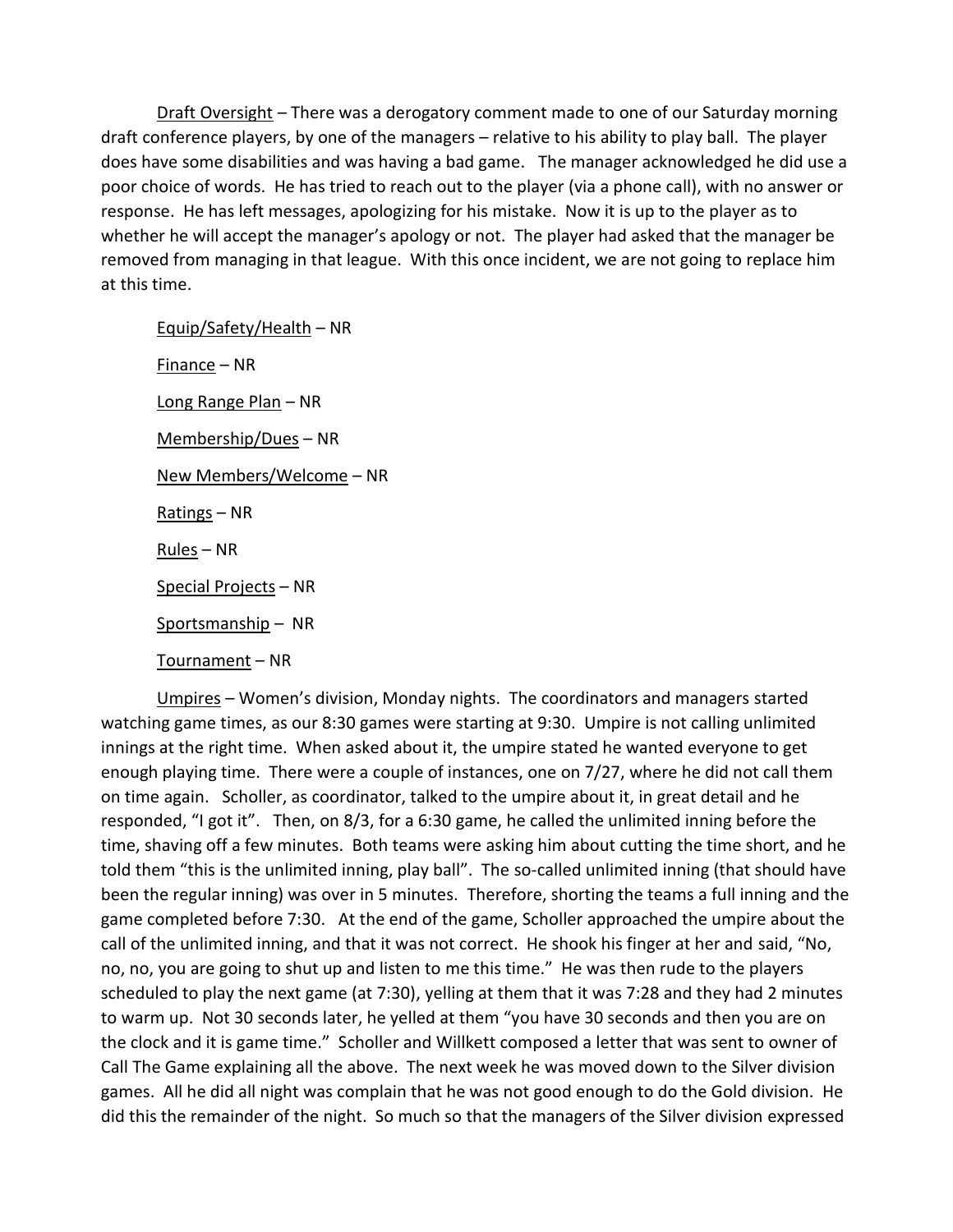their feelings about it to Willkett, and that it made him calling the game a complete mess, as he missed all kinds of calls, because he was busy trying to talk to people about it.

# **Old Business:**

 $Covid - 19$  rules, new policy. We have rescinded the original policy that if we have another positive case, we will shut down the league. What do we do, should we have another positive case of Covid-19. Going forward this needs to be a case-by-case procedure. After an extended conversation of questions, comments and concerns, Uecker made a motion that a player that tests positive for Covid-19, not be allowed to return to play without providing a negative test result to the conference coordinator. The team with the player may also be imposed with a 14-day quarantine. We will reschedule the game(s) at the end of the season. Seconded by Gregg. Passed 10 yes, 0 no & 1 abstain.

AED Hartman – We now have two AED's for Hartman that will be with the coordinators. We have a total of 5 AED's that belong to the league. We are going to send out a memo to remind anyone that has an AED, to remember to not leave the batteries in the system, when not in use. Once leagues are done, we will have them turned into Uecker or Osborn.

Ratings – Berger wants to discuss the rating appeals. In the past, if a rating appeal came in with a 5.99, it would be rounded down to a 5, not up to a 6. This was acceptable prior to this year, because we had not yet implemented our Team Rating system until now. The problem presented now comes with a team theoretically made up of players all having an appealed average player rating of 5.99…..being rounded down to a rating of 5, thus allowing the team to be a 5.00 rated team. This, in essence, is really a 6.00 (High Silver) rated team, not a 5.00 (Middle Silver) rated team. Berger mad a motion that as of 2021, an individual that has an appeal average rating of 5.00 to 5.49, to be rated at a 5, but if the player's appealed average rating is 5.50 to 5.99, they will be rated as a 6. And so forth with all other appealed ratings. Seconded by Gordon. Passed 12-0.

# **New Business**

Storage Unit – As of Wednesday 8/19/2020, we will move the storage unit from the Storage Mart facility in Lee's Summit to Storage Mart facility in Martin City. We are going from a 10 x 20, to a 10 x 30, and it will be less expensive……for now.

Updated Waivers – The only way any current member was able to pay online (2015-2020) was if he/she marked/initialed their Leaguesheets database record's waiver form. We, as an organization, revised that waiver, to a new Covid-19 waiver, prior to the start of our delayed 2020 season (in June of 2020). This Covid-19 waiver was updated for everyone's database record, but with Leaguesheets retaining every member's "old waiver" signature with their record, no member "legally" signed/initialed the new Covid-19 waiver. Therefore, when anyone pays online stating with the 2021 season, each member will need to, again, initial the new Covid-19 waiver before being allowed to pay their dues. Additionally, all copies of the hardcopy T-1 (team roster/waiver)